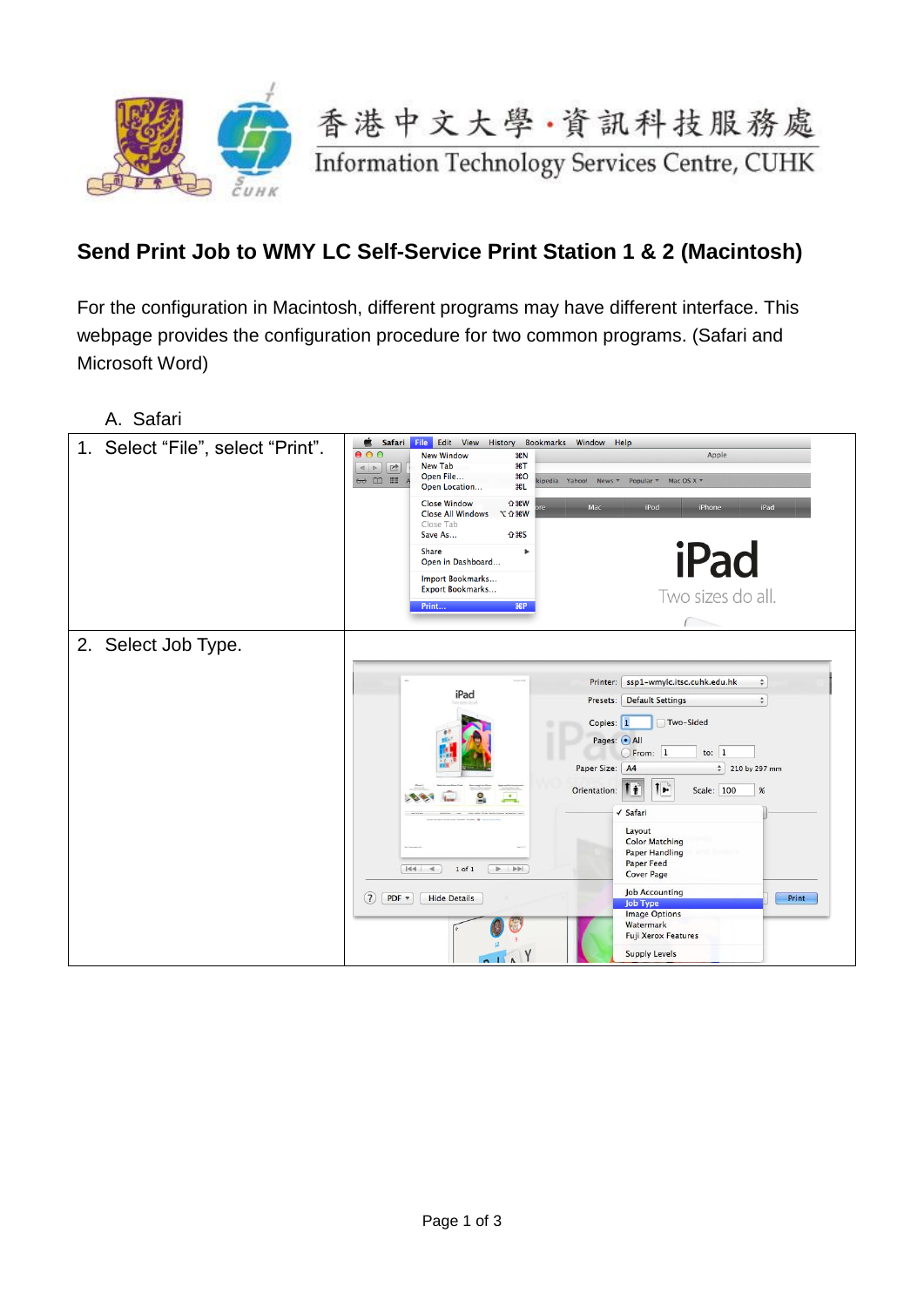| 3. Select "Secure Print".                                                                                                                                                           |                                      |                                                                                                   |  |
|-------------------------------------------------------------------------------------------------------------------------------------------------------------------------------------|--------------------------------------|---------------------------------------------------------------------------------------------------|--|
|                                                                                                                                                                                     | iPad                                 | Printer:   ssp1-wmylc.itsc.cuhk.edu.hk<br>$\div$<br>$\div$<br><b>Default Settings</b><br>Presets: |  |
|                                                                                                                                                                                     |                                      | □ Two-Sided<br>Copies: 1                                                                          |  |
|                                                                                                                                                                                     |                                      | Pages: OAll                                                                                       |  |
|                                                                                                                                                                                     |                                      | From: 1<br>to: $1$<br>$\frac{4}{7}$ 210 by 297 mm<br>Paper Size: A4                               |  |
|                                                                                                                                                                                     |                                      | $\mathbf{I}$ $\mathbf{r}$<br>Scale: 100<br>Orientation:<br>$\%$                                   |  |
|                                                                                                                                                                                     |                                      | $\hat{\div}$<br>Job Type                                                                          |  |
|                                                                                                                                                                                     |                                      | Job Type:                                                                                         |  |
|                                                                                                                                                                                     | 1 of 1                               | √ Normal Print<br>Setup<br><b>Secure Print</b>                                                    |  |
|                                                                                                                                                                                     |                                      | Sample Set<br><b>Defaults</b><br><b>Delayed Print</b><br>Store in Remote Folder                   |  |
|                                                                                                                                                                                     |                                      |                                                                                                   |  |
|                                                                                                                                                                                     | $(7)$ PDF $*$<br><b>Hide Details</b> | Cancel<br>Print                                                                                   |  |
| 4. Enter the "User ID" and                                                                                                                                                          | Setup                                |                                                                                                   |  |
| "Password" (Must be                                                                                                                                                                 |                                      |                                                                                                   |  |
|                                                                                                                                                                                     | User ID:                             |                                                                                                   |  |
| number) that you like.                                                                                                                                                              | username                             |                                                                                                   |  |
| Click "OK".                                                                                                                                                                         | Secure Print Passcode:               |                                                                                                   |  |
|                                                                                                                                                                                     |                                      |                                                                                                   |  |
|                                                                                                                                                                                     |                                      |                                                                                                   |  |
|                                                                                                                                                                                     | Job Name:                            |                                                                                                   |  |
|                                                                                                                                                                                     | <b>Use Existing Name</b>             | ÷                                                                                                 |  |
|                                                                                                                                                                                     | New Job Name:                        |                                                                                                   |  |
|                                                                                                                                                                                     |                                      |                                                                                                   |  |
|                                                                                                                                                                                     |                                      |                                                                                                   |  |
|                                                                                                                                                                                     | ?<br><b>Defaults</b>                 | Cancel<br><b>OK</b>                                                                               |  |
|                                                                                                                                                                                     |                                      |                                                                                                   |  |
|                                                                                                                                                                                     |                                      |                                                                                                   |  |
| Your print job is sent to the print station and waiting there for you to release. Go to the                                                                                         |                                      |                                                                                                   |  |
| self-service print station located at Learning Commons, 6/F Wu Ho Man Yuen Building and<br>follow the step shown in "Pick up your Print Job" to release and collect your print job. |                                      |                                                                                                   |  |
|                                                                                                                                                                                     |                                      |                                                                                                   |  |
|                                                                                                                                                                                     |                                      |                                                                                                   |  |

Note: Your print jobs are stored in the print station for 4 hours. If you do not release them within the time limit, they will be removed permanently.

B. Microsoft Word